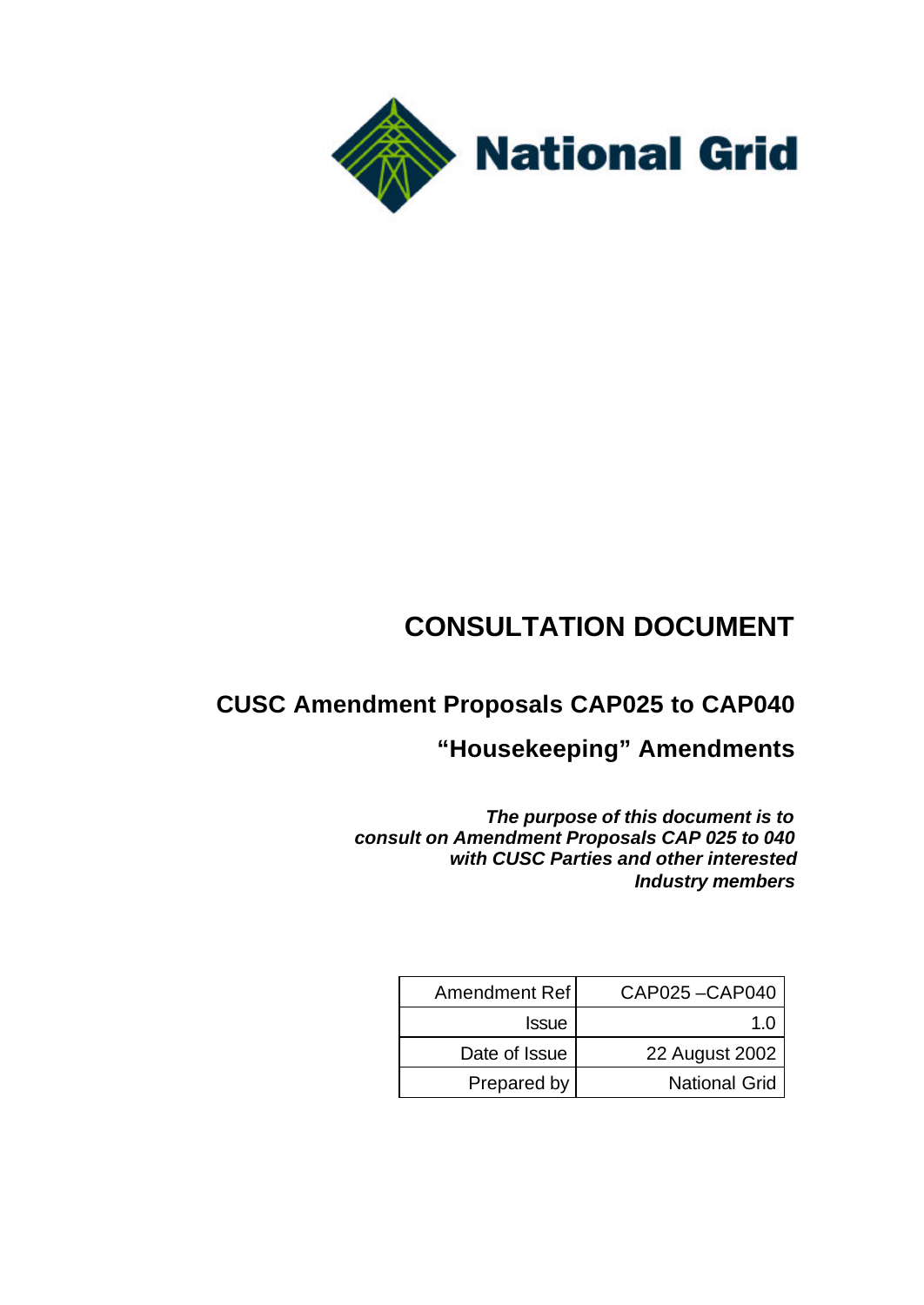## **I DOCUMENT CONTROL**

#### **a National Grid Document Control**

| <b>Version</b> | <b>Date</b> | Author               | <b>Change Reference</b>            |
|----------------|-------------|----------------------|------------------------------------|
|                | 21/8/02     | <b>National Grid</b> | Initial Draft for internal comment |
| 1.0            | 22/8/02     | National Grid        | Formal version for release         |

#### **b Document Location**

National Grid website:

http://www.nationalgridinfo.co.uk/cusc/mn\_consultation\_index.html

#### **c Distribution**

| <b>Name</b>                                | Organisation |
|--------------------------------------------|--------------|
| <b>CUSC Parties</b>                        | Various      |
| <b>Panel Members</b>                       | Various      |
| <b>Interested Parties</b>                  | Various      |
| <b>Core Industry Document Owners</b>       | Various      |
| National Grid Industry Information Website |              |

## **II CONTENTS TABLE**

| $\mathbf{L}$  |            |  |
|---------------|------------|--|
|               | $a \qquad$ |  |
|               |            |  |
| $\mathbf{II}$ |            |  |
| 1.0           |            |  |
| 2.0           |            |  |
| 3.0           |            |  |
| 4.0           |            |  |
| 5.0           |            |  |
| 6.0           |            |  |
|               |            |  |
|               |            |  |
|               |            |  |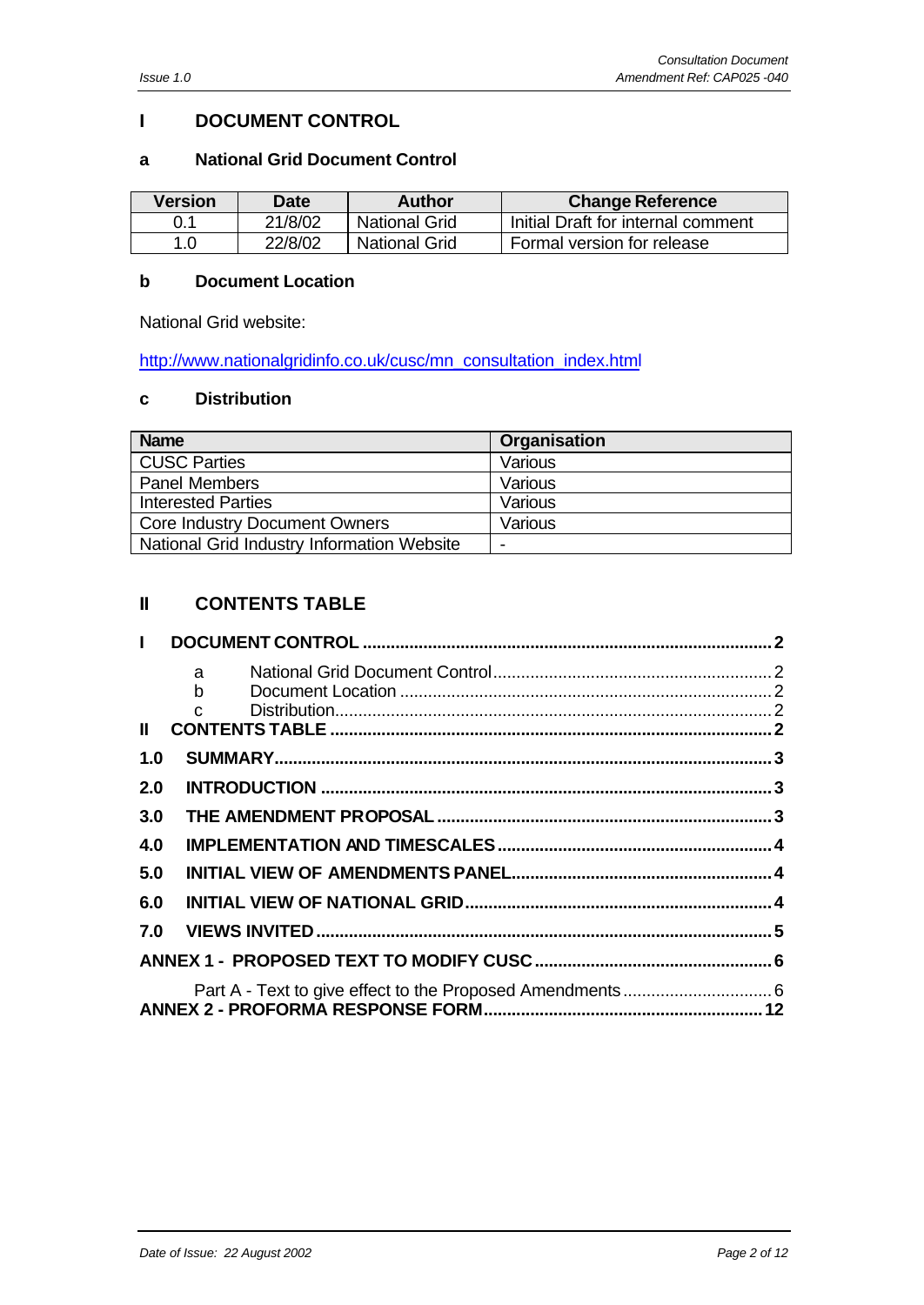## **1.0 SUMMARY**

- 1.1 CUSC Amendment Proposals CAP025 to CAP040 were proposed by National Grid and submitted to the Amendments Panel for consideration at their meeting on 16<sup>th</sup> August 2002. The Amendments Panel determined that the Amendment Proposals should go straight to wider industry consultation.
- 1.2 CAPs025–040 are "housekeeping" amendments and propose to correct a number of minor errors in the CUSC, such as incorrect paragraph numbering, spelling errors and incorrect cross-references.
- 1.3 This document initiates the wider industry consultation process and invites views on CUSC Amendment Proposals CAP025 to 040. The consultation closing date is **20th September 2002.**

#### **2.0 INTRODUCTION**

- 2.1 This consultation document is issued by National Grid under the rules and procedures specified in the Connection and Use of System Code (CUSC) as designated by the Secretary of State.
- 2.2 This document outlines the nature of the CUSC changes that are proposed and seeks views from industry members relating to Amendment Proposals CAP025 to 040. Representations received in response to this consultation document will be included in National Grid's Amendment Report that will be furnished to the Authority for their decision.
- 2.3 This consultation document has been prepared in accordance with the terms of the CUSC. An electronic copy can be found on the National Grid website, at http://www.nationalgrid.com/uk/indinfo/cusc, along with the Amendment Proposals.

### **3.0 THE AMENDMENT PROPOSALS**

3.1 The following table is a summary of the Amendment Proposals represented by CAPs025-040

| <b>CAP Ref</b><br>No | <b>Description of Proposed Amendment</b>                                                                                                                                                    | Description of Issue or Defect that<br><b>Proposed Amendment seeks to Address</b>  |  |
|----------------------|---------------------------------------------------------------------------------------------------------------------------------------------------------------------------------------------|------------------------------------------------------------------------------------|--|
| CAP025               | Paragraph 3.6.8 remove "is" and replace with "it"                                                                                                                                           | Minor text error in Paragraph 3.6.8                                                |  |
| CAP026               | Delete unnecessary full stop after "could .". In<br>addition Paragraph 1.2.3 should be part of 1.2.2.<br>1.2.3 can be described as "Not Used" to avoid<br>renumbering subsequent Paragraphs | Paragraph 1.2.2 ends mid-word and<br>erroneously begins new paragraph 1.2.3        |  |
| <b>CAP027</b>        | Section 11 definition of "Use of System Supply<br>Offer and Confirmation Notice" contains incorrect<br>reference to Exhibit J. Definition should reference<br>"Exhibit G"                   | Incorrect reference to Exhibit J                                                   |  |
| CAP028               | Section 11 definition of "Operational Notification"<br>contains incorrect cross-reference to Paragraph<br>3.2.7. Definition should reference Paragraph 3.2.6,                               | Incorrect cross reference to Paragraph 3.2.7<br>(which does not exist in the CUSC) |  |
| CAP029               | Exhibit F Part B Use of System Application.<br>Change cross reference from "Paragraph [6.14]" to<br>"Paragraph 6.17"                                                                        | Incorrect cross reference - Paragraph 6.14<br>does not deal with data requirements |  |
| CAP030               | Exhibit O Interface Agreements. Correct<br>numbering of Paragraph 12.1.4.3, should be 12.1.4<br>(c)                                                                                         | Error in paragraph numbering of Paragraph<br>12.1.4.3                              |  |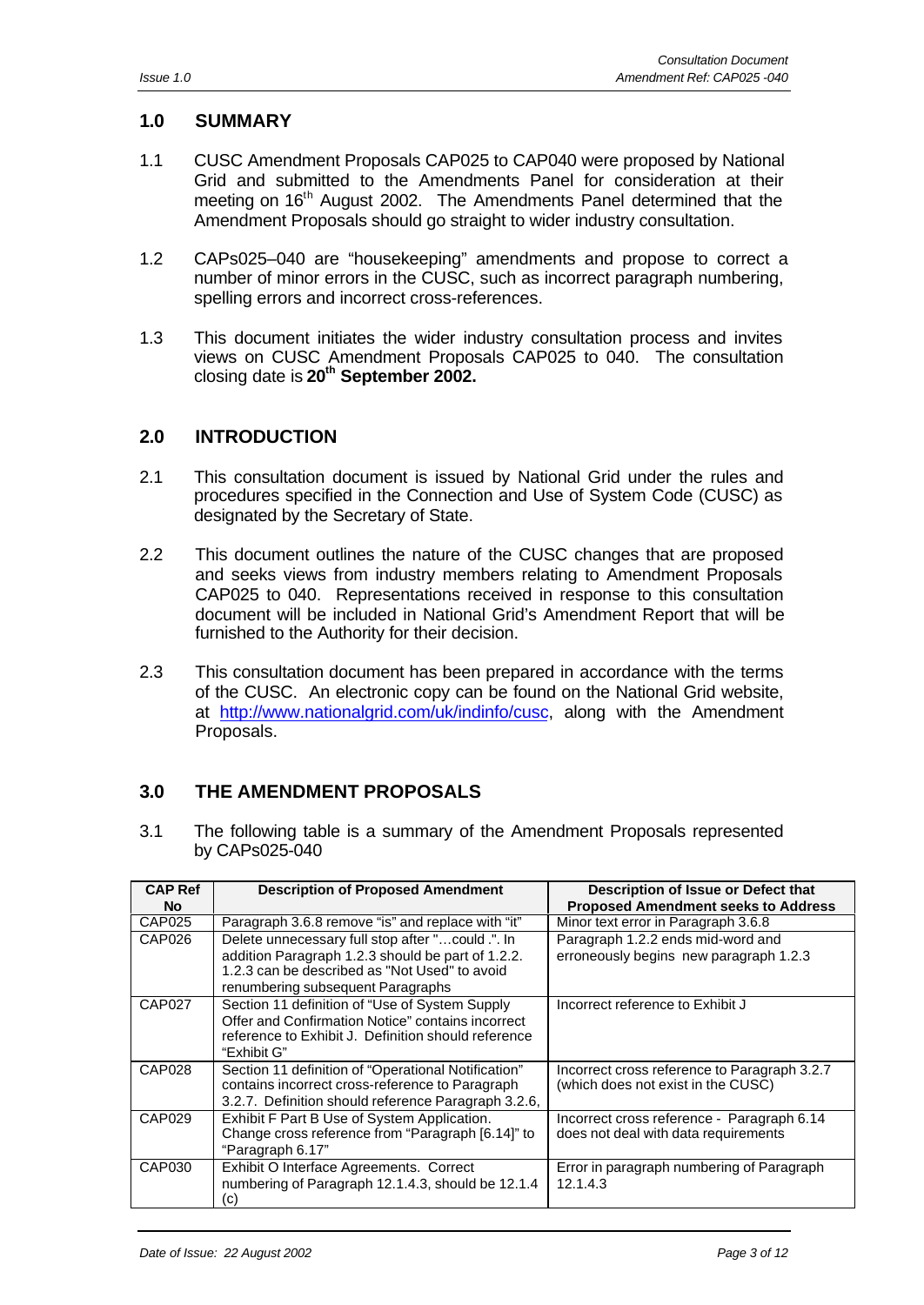| <b>CAP031</b> | Change references in Paragraph 4.1.2.7 to<br>OC5.5.1.6 & OC5.5.1.7 to OC5.5.4 and OC5.5.5<br>respectively                                                                              | The references to OC5.5.1.6 and OC5.5.1.7<br>are now incorrect following a change to the<br><b>Grid Code</b>                                                                                                                                                                                                                                                                               |
|---------------|----------------------------------------------------------------------------------------------------------------------------------------------------------------------------------------|--------------------------------------------------------------------------------------------------------------------------------------------------------------------------------------------------------------------------------------------------------------------------------------------------------------------------------------------------------------------------------------------|
| CAP032        | Change the cross-reference from Paragraph 9.3 to<br>Paragraph 11.3 (Definitions)                                                                                                       | The reference to "Paragraph 9.3" in Paragraph<br>4.5.2.7 is incorrect and should reference<br>"Paragraph 11.3" (Definitions)                                                                                                                                                                                                                                                               |
| CAP033        | Schedule 2 Exhibit 3 - Construction Agreement,<br>amend paragraph numbering of Paragraph 5.5.2                                                                                         | Minor error in paragraph numbering                                                                                                                                                                                                                                                                                                                                                         |
| <b>CAP034</b> | Change the reference in Paragraph 9.10.4.7(a)(i)<br>from "9.10.4.2" to "9.10.4.4"                                                                                                      | The reference to paragraph 9.10.4.2 is<br>incorrect, the correct reference is 9.10.4.4                                                                                                                                                                                                                                                                                                     |
| <b>CAP035</b> | Delete part (iii) of Paragraph 6.3.3 and associated<br>definition of "Additional Scheduling Data" in<br>Section 11                                                                     | The Grid Code no longer contains any<br>references to "Additional Scheduling Data"<br>which became redundant with the introduction<br>of NETA                                                                                                                                                                                                                                              |
| <b>CAP036</b> | Insert " $X = 1$ unless the circumstances in sub-<br>paragraphs (a) through to (d) apply" after " $I =$<br>defined in paragraph 3 below" in paragraph 2 of<br>Appendix 1 of Schedule 3 | There is a codification error in paragraph 2 of<br>Appendix 1 of Schedule 3 relating to the value<br>of X. The MCUSA (Schedule 5, Appendix 1)<br>contained the line "subject always to sub-<br>paragraph 2.5 of this Schedule, in respect of<br>all Settlement Periods thereafter, 1.00 (subject<br>as provided below);" and this was omitted in<br>error during its codification to CUSC. |
| CAP037        | <b>Exhibit B Connection Application, correct</b><br>paragraph numbering of Section B, which should<br>begin with paragraph No 1                                                        | Minor error in paragraph numbering                                                                                                                                                                                                                                                                                                                                                         |
| <b>CAP038</b> | Delete "Department for Education and Employment<br>"Employment Gazette""" and replace with "Office<br>for National Statistics "Business Monitor MM23"                                  | The source of the RPI index has been<br>changed from the Department of Education<br>and Employment's "Employment Gazette" to<br>the Office for National Statistics "Business<br>Monitor MM23".                                                                                                                                                                                             |
| CAP039        | Delete reference to Paragraph 8A2.1.3 and replace<br>with reference to 8A1.1.3                                                                                                         | The reference to 8A2.1.3 is incorrect                                                                                                                                                                                                                                                                                                                                                      |
| <b>CAP040</b> | Insert "achievement of" after "facilitate" and before<br>"the Applicable CUSC Objectives" in both<br>Paragraphs                                                                        | Incorrect terminology in references to<br>Applicable CUSC Objectives                                                                                                                                                                                                                                                                                                                       |

3.2 The draft text to give effect to CAPs025-040 is contained in Annex 1.

## **4.0 IMPLEMENTATION AND TIMESCALES**

4.1 There is no material impact associated with the timing of the implementation of CAPs025-040. It is therefore proposed that any "housekeeping" amendments approved by the Authority before the 31 October will be implemented into the CUSC on 30 November, any amendments approved by the Authority between 1 and 30 November will be implemented into the CUSC on 31 December and any amendments approved by the Authority thereafter will be implemented 10 days after the Authority's decision.

### **5.0 INITIAL VIEW OF AMENDMENTS PANEL**

5.1 The Amendments Panel members determined that CAPs025-040 be subject to wider consultation to seek industry views on the Amendment Proposals and whether such an amendments of the CUSC would better facilitate the achievement of the Applicable CUSC Objectives.

## **6.0 INITIAL VIEW OF NATIONAL GRID**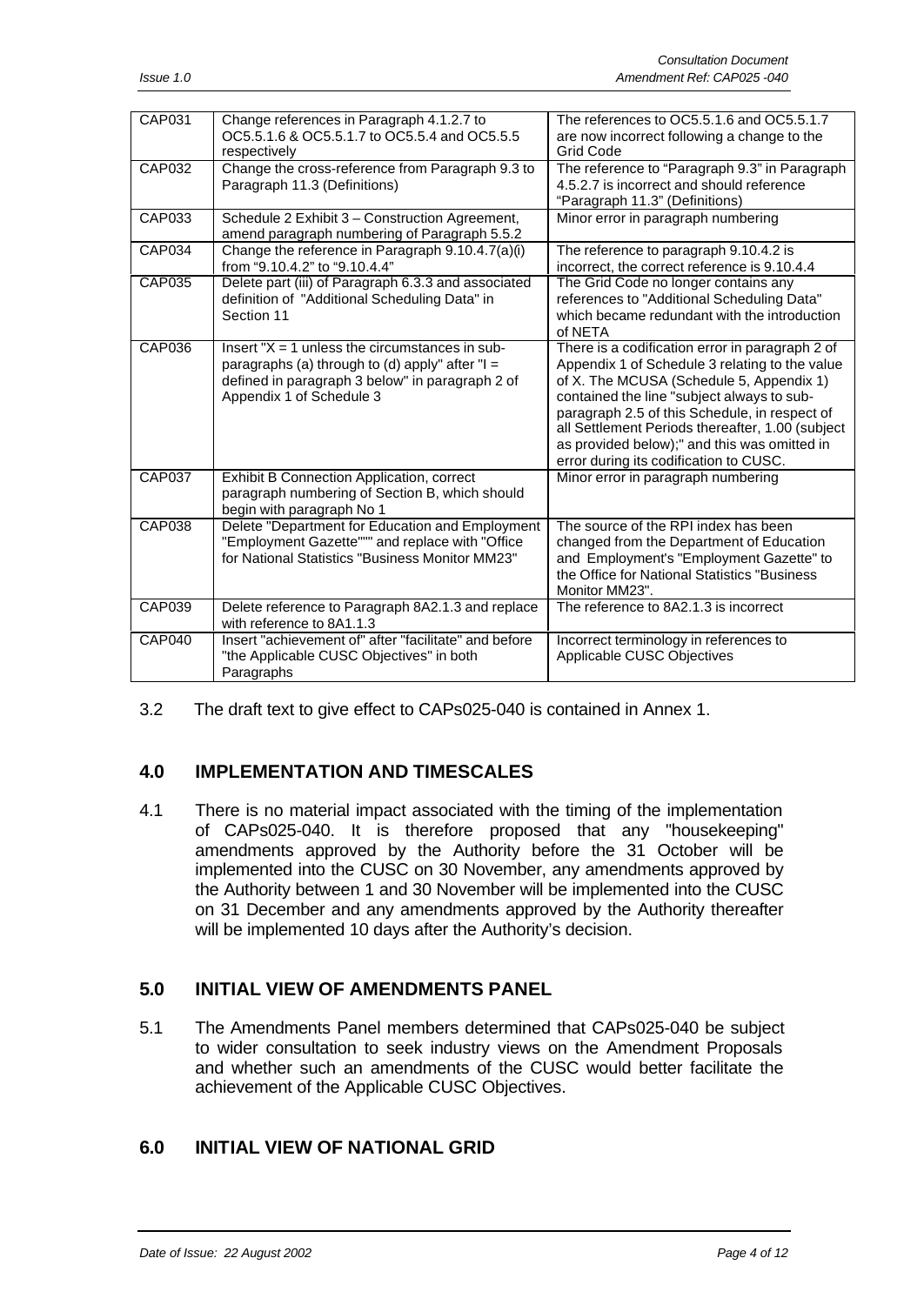6.1 The Terms of the Transmission Licence require National Grid to establish and operate procedures for the modification of the CUSC, including the modification procedures themselves, so as to better facilitate achievement of the Applicable CUSC Objectives. National Grid believes that the amendments proposed by CAPs025-040 would improve efficiency in the amendment procedures themselves and would enable National Grid to discharge its obligations more efficiently under the Transmission Licence by removing ambiguity and uncertainty and aiding clarity.

## **7.0 VIEWS INVITED**

- 7.1 National Grid is seeking the views of interested parties in relation to the issues raised by Amendment Proposals CAPs025-040 and any issues associated with the proposed timing for implementation. Respondents may wish to complete the pro-forma response form included at Annex B and return this to National Grid as a summary of their response.
- 7.2 Please send your responses to this consultation to National Grid by ro later than close of business on **Friday 20th September 2002.**
- 7.3 Please address all comments to the following e-mail address:

#### richard.dunn@uk.ngrid.com

Or alternatively, comments may be addressed to:

Richard Dunn Commercial National Grid Company plc National Grid House Kirby Corner Road **Coventry** CV4 8JY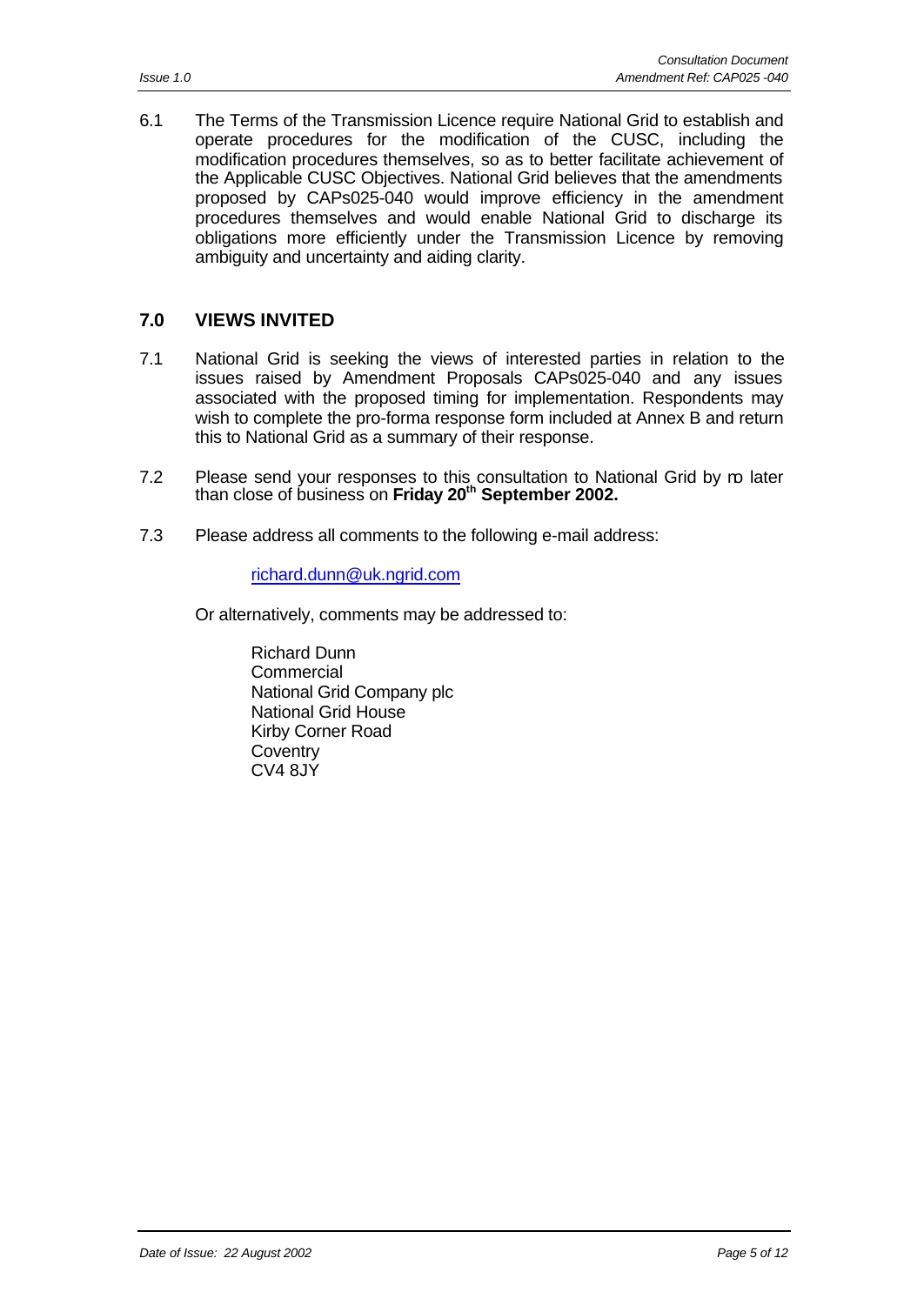## **Annex 1 - Proposed Text to Modify CUSC**

#### **Part A - Text to give effect to the Proposed Amendments**

#### **Conformed Version**

#### **CAP025**

3.6.8 "Where the **Supplier** supplying the **Connection Site** has informed **NGC** that its has received an order or direction...."

#### **CAP026**

- 1.2.2 The different categories of connection and/or use reflect the types of utilisation which can exist. For example a **User** could . have a directly connected **Power Station** and also be acting as a **Supplier**. In that case that **User** will need to comply in relation to two categories of connection and/or use, and its obligations in relation to each will differ.
- 1.2.3 Not used. In that case that **User** will need to comply in relation to two categories of connection and/or use, and its obligations in relation to each will differ.

#### **CAP027**

Section 11

"**Use of System Supply Offer and** the notice which combines the offer **Confirmation Notice**" and conformation notice in relation to the **NGC Transmission System** by a **Supplier**, in the form set out in Exhibit **J<sub>G</sub>** to the **CUSC**;

#### **CAP028**

Section 11

"**Operational Notification**" the notice of that name given to the **User** by **NGC** under Paragraph  $3.2.67$ 

#### **CAP029**

Exhibit F – Use of System Application

#### **B DATA REQUIREMENTS**

Please provide the Data required under Paragraph [6.147] of the CUSC as appropriate upon which our terms of **Offer** of use of system will be based.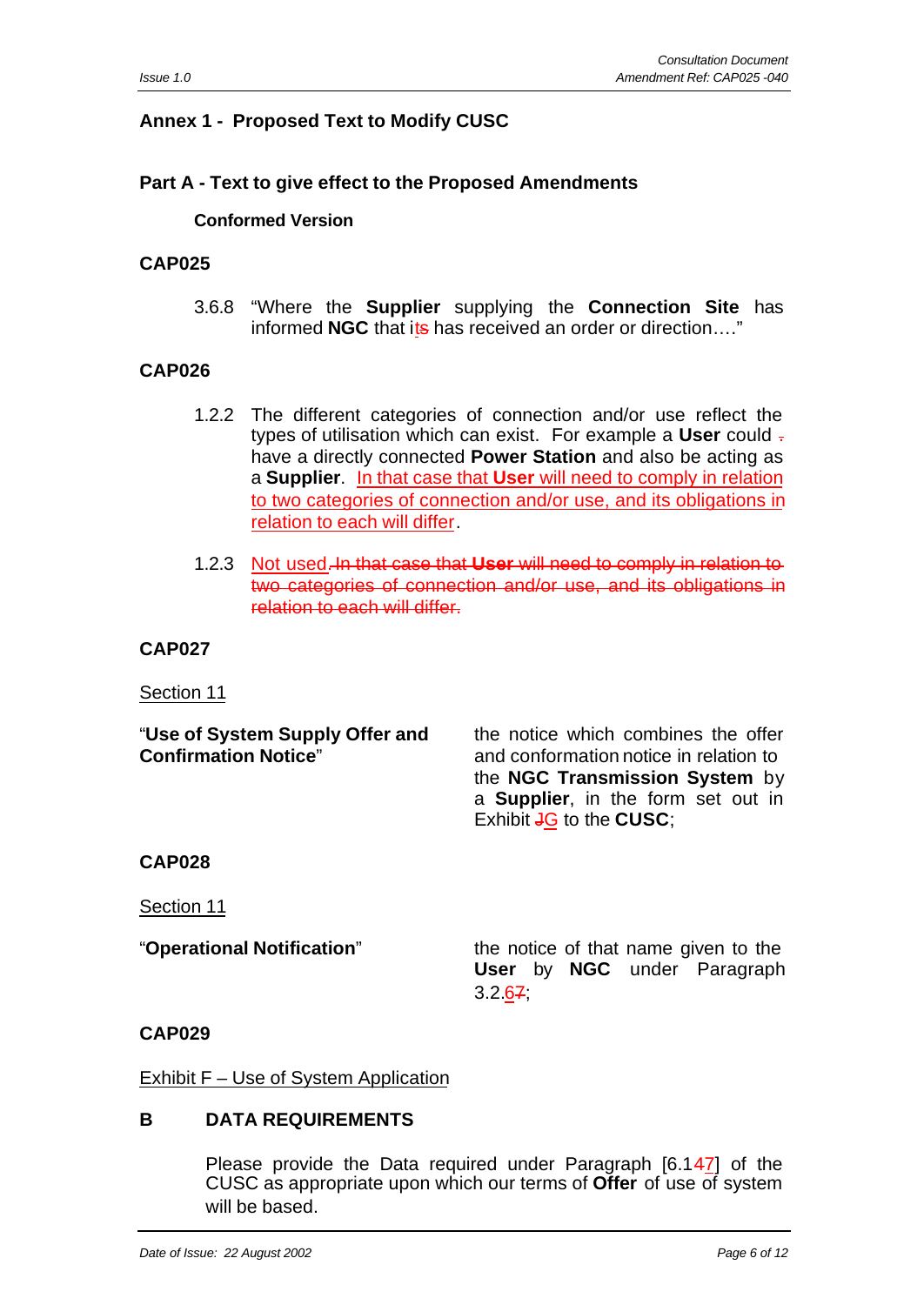### Exhibit O – Interface Agreements

12.1.4.3(c) is engaged as an agent of or adviser to.....

### **CAP031**

4.1.2.7 …. in accordance with **Grid Code OC** 5.5.1.6.4 and (where applicable) **OC** 5.5.1.7,.5, the **User** shall immediately advise **NGC** of the revised capability ….

#### **CAP032**

4.5.2.7 For the avoidance of doubt, the provisions of Paragraph 9.3.11 with regard to determination ....

#### **CAP033**

#### Schedule 2, Exhibit 3 - Construction Agreement

5.<del>5.2 6</del> If embedded not later than 3 months prior ....

#### **CAP034**

9.10.4.7(a)(i) …. In the **initial Demand Reconciliation Statement** provided in accordance with Paragraph 9.10.4.2  $\frac{4}{3}$ ;

### **CAP035**

6.3.3(iii) **(in the case of NGC) the Grid Code** imposes any **NGC** to make available **Additional Scheduling Data** (as defined in the **Grid Code**) before 31 December 1990.

#### **CAP036**

#### Schedule 3, Appendix 1, Paragraph 2. Utilisation Payment

#### **Where**

- $I =$  Defined in paragraph 3 below:
- 1 (unless the circumstances in sub-paragraphs (a) through to (d) apply)

And where X shall be 0.2 in all **Settlement Periods** from ….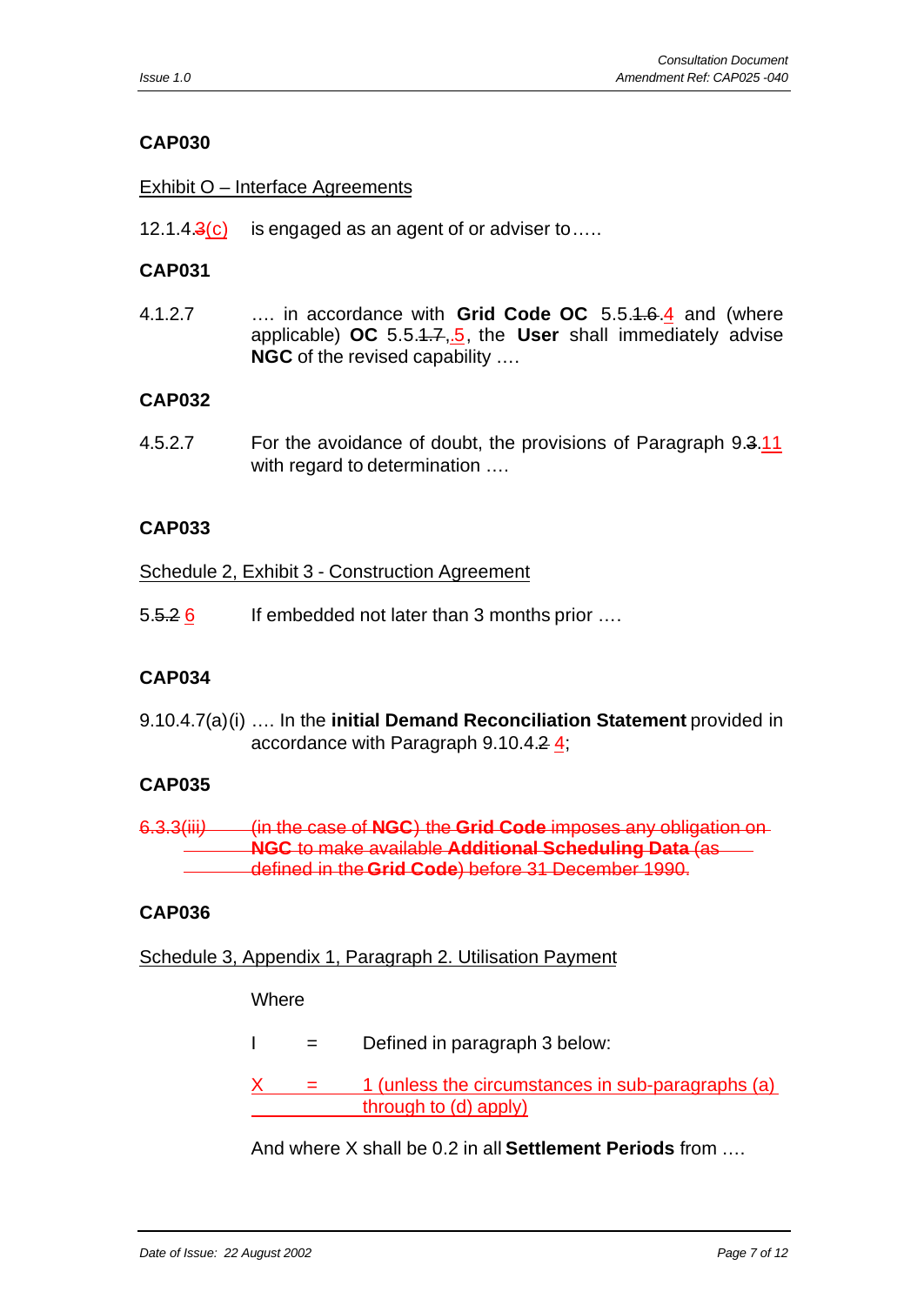#### CUSC Exhibit B, Connection Application

## **B. THE PROPOSED POINT OF CONNECTION**

- 5.1. Please identify (preferably by reference to an extract from an ….
- 6. 2. Please provide a plan or plans of the proposed ....
- 7. 3. Give details of the intended legal estate in the ...
- 8. 4. Who occupies the **Connection site** in so far as ….
- 9.5. If you believe that a new sub-station will be needed ...
- 10. 6. If you are prepared to make available to **NGC** the land ….
- 11. 7. Is space available on the **Connection Site** for working ….
- 12. 8. Please provide details (including copies of any surveys ...
- 13. 9. Please give details and provide copies of all ....
- 14. 10. Is access to or use of the **Connection Site** for the ….
- 15. 11. If you are aware of them, identify by reference to a plan ...

#### **CAP038**

4.5.2.2 The source of the RPI index is to be the monthly Department of Education and Employment's "Employment Gazette." Office for National Statistics "Business Monitor MM23."

#### **CAP039**

8A.2.1.2 Subject to Paragraph 8A.2.1.3 8A1.1.3, each **User** may nominate one candidate for election by giving notice to **NGC.**

#### **CAP040**

- 8.21.8 …. whether any **Alternative Amendment** could better facilitate the achievement of **Applicable CUSC Objectives** in respect of the subject matter….
- 8.23.5 …. whether any **Alternative Amendment** could better facilitate the achievement of **Applicable CUSC Objectives** in respect of the subject matter….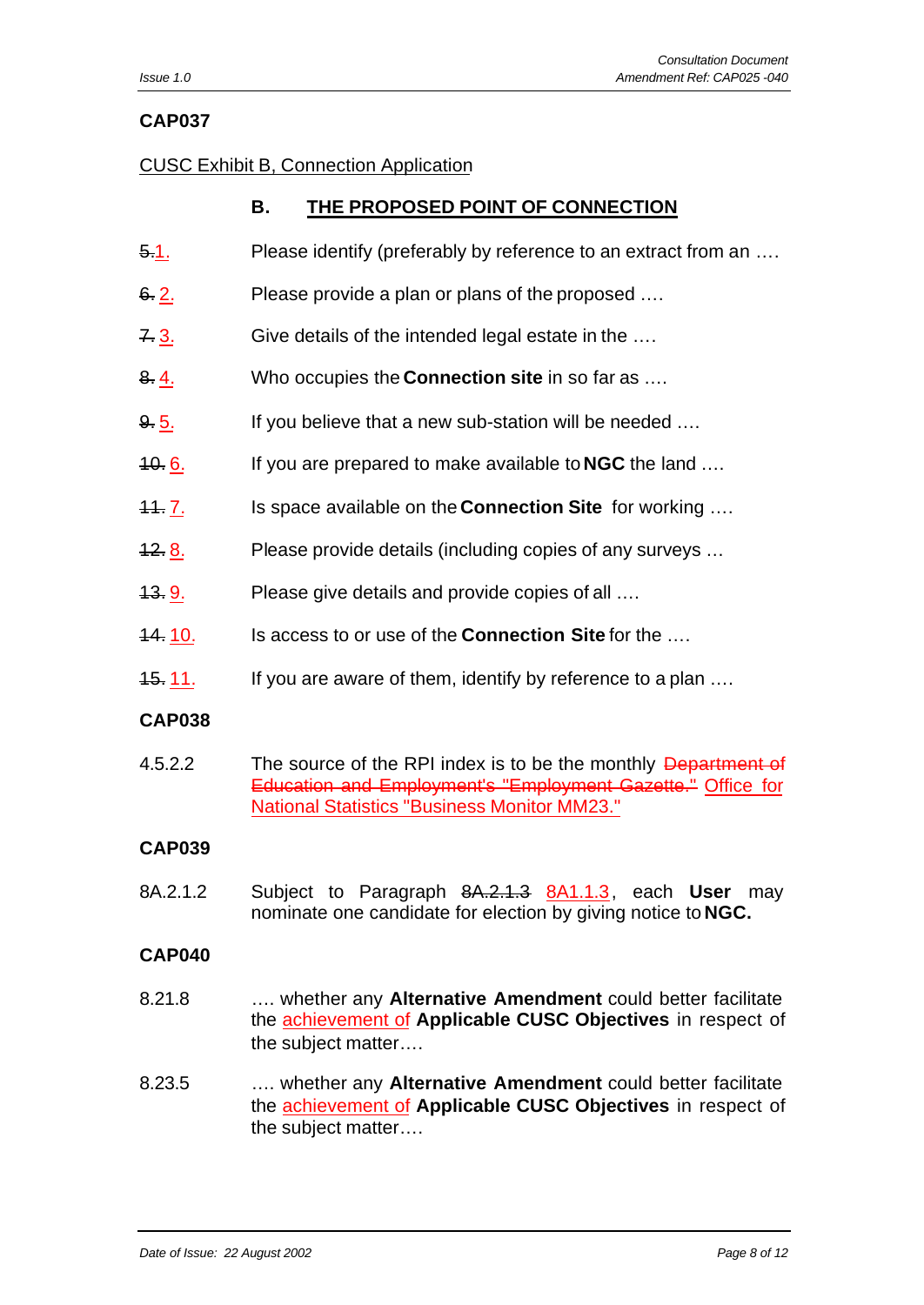## **Clean Version**

## **CAP025**

3.6.8 "Where the **Supplier** supplying the **Connection Site** has informed **NGC** that it has received an order or direction…."

## **CAP026**

- 1.2.2 The different categories of connection and/or use reflect the types of utilisation which can exist. For example a **User** could have a directly connected **Power Station** and also be acting as a **Supplier**. In that case that **User** will need to comply in relation to two categories of connection and/or use, and its obligations in relation to each will differ.
- 1.2.3 Not used.

## **CAP027**

#### Section 11

| "Use of System Supply Offer and | the notice which combines the offer        |
|---------------------------------|--------------------------------------------|
| <b>Confirmation Notice"</b>     | and conformation notice in relation to     |
|                                 | the NGC Transmission System by             |
|                                 | a <b>Supplier</b> , in the form set out in |
|                                 | Exhibit G to the CUSC:                     |

## **CAP028**

Section 11

"**Operational Notification**" the notice of that name given to the **User** by **NGC** under Paragraph 3.2.6;

## **CAP029**

Exhibit F – Use of System Application

### **B DATA REQUIREMENTS**

Please provide the Data required under Paragraph [6.17] of the **CUSC** as appropriate upon which our terms of **Offer** of use of system will be based.

### **CAP030**

### Exhibit O – Interface Agreements

12.1.4.(c) is engaged as an agent of or adviser to…..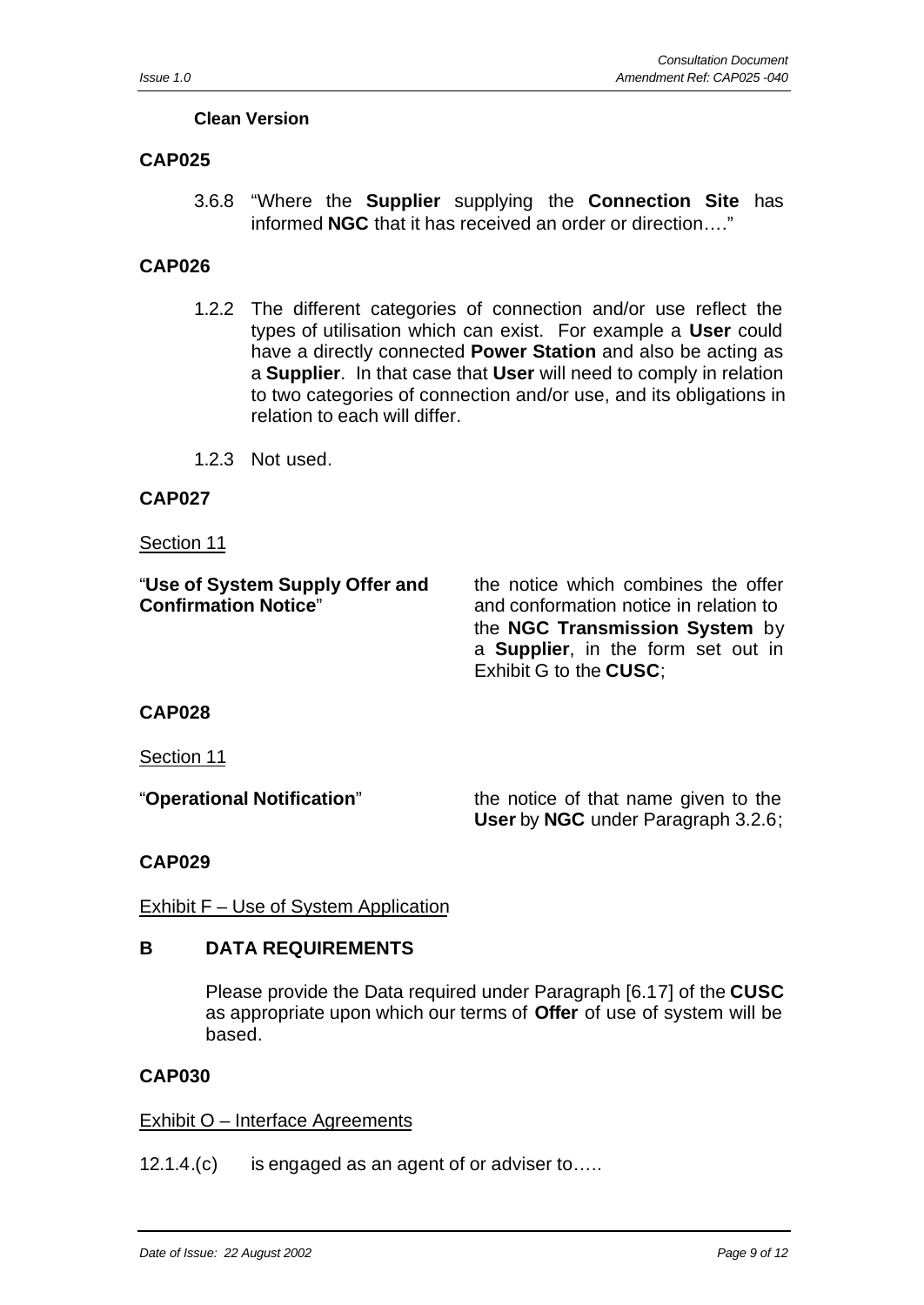4.1.2.7 …. in accordance with **Grid Code OC** 5.5.4 and (where applicable) **OC** 5.5.5, the **User** shall immediately advise **NGC** of the revised capability ….

## **CAP032**

4.5.2.7 For the avoidance of doubt, the provisions of Paragraph 9.11 with regard to determination ....

## **CAP033**

Schedule 2, Exhibit 3 - Construction Agreement

5.6 If embedded not later than 3 months prior ….

## **CAP034**

9.10.4.7(a)(i) …. In the **initial Demand Reconciliation Statement** provided in accordance with Paragraph 9.10.4.4;

## **CAP035**

(Text deleted)

## **CAP036**

Schedule 3, Appendix 1, Paragraph 2. Utilisation Payment

**Where** 

- $I =$  Defined in paragraph 3 below:
- $X = 1$  (unless the circumstances in sub-paragraphs (a) through to (d) apply)

And where X shall be 0.2 in all **Settlement Periods** from ….

## **CAP037**

## CUSC Exhibit B, Connection Application

## **B. THE PROPOSED POINT OF CONNECTION**

- 1. Please identify (preferably by reference to an extract from an ….
- 2. Please provide a plan or plans of the proposed ….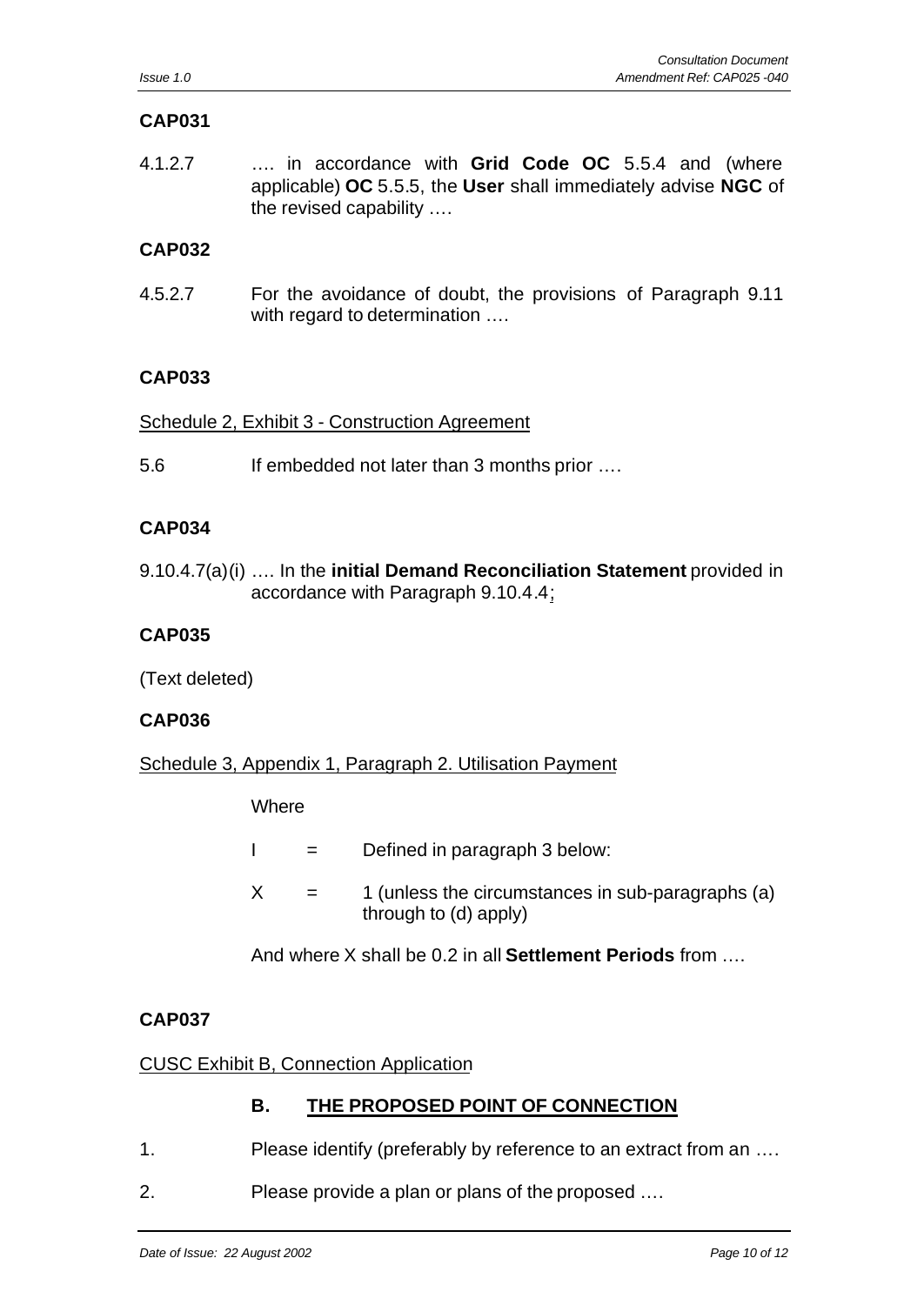- 3. Give details of the intended legal estate in the ….
- 4. Who occupies the **Connection site** in so far as ….
- 5. If you believe that a new sub-station will be needed ….
- 6. If you are prepared to make available to **NGC** the land ….
- 7. Is space available on the **Connection Site** for working ….
- 8. Please provide details (including copies of any surveys …
- 9. Please give details and provide copies of all ….
- 10. Is access to or use of the **Connection Site** for the ….
- 11. If you are aware of them, identify by reference to a plan ....

4.5.2.2 The source of the RPI index is to be the monthly Office for National Statistics "Business Monitor MM23."

#### **CAP039**

8A.2.1.2 Subject to Paragraph 8A1.1.3, each **User** may nominate one candidate for election by giving notice to **NGC.**

#### **CAP040**

- 8.21.8 …. whether any **Alternative Amendment** could better facilitate the achievement of **Applicable CUSC Objectives** in respect of the subject matter….
- 8.23.5 …. whether any **Alternative Amendment** could better facilitate the achievement of **Applicable CUSC Objectives** in respect of the subject matter….